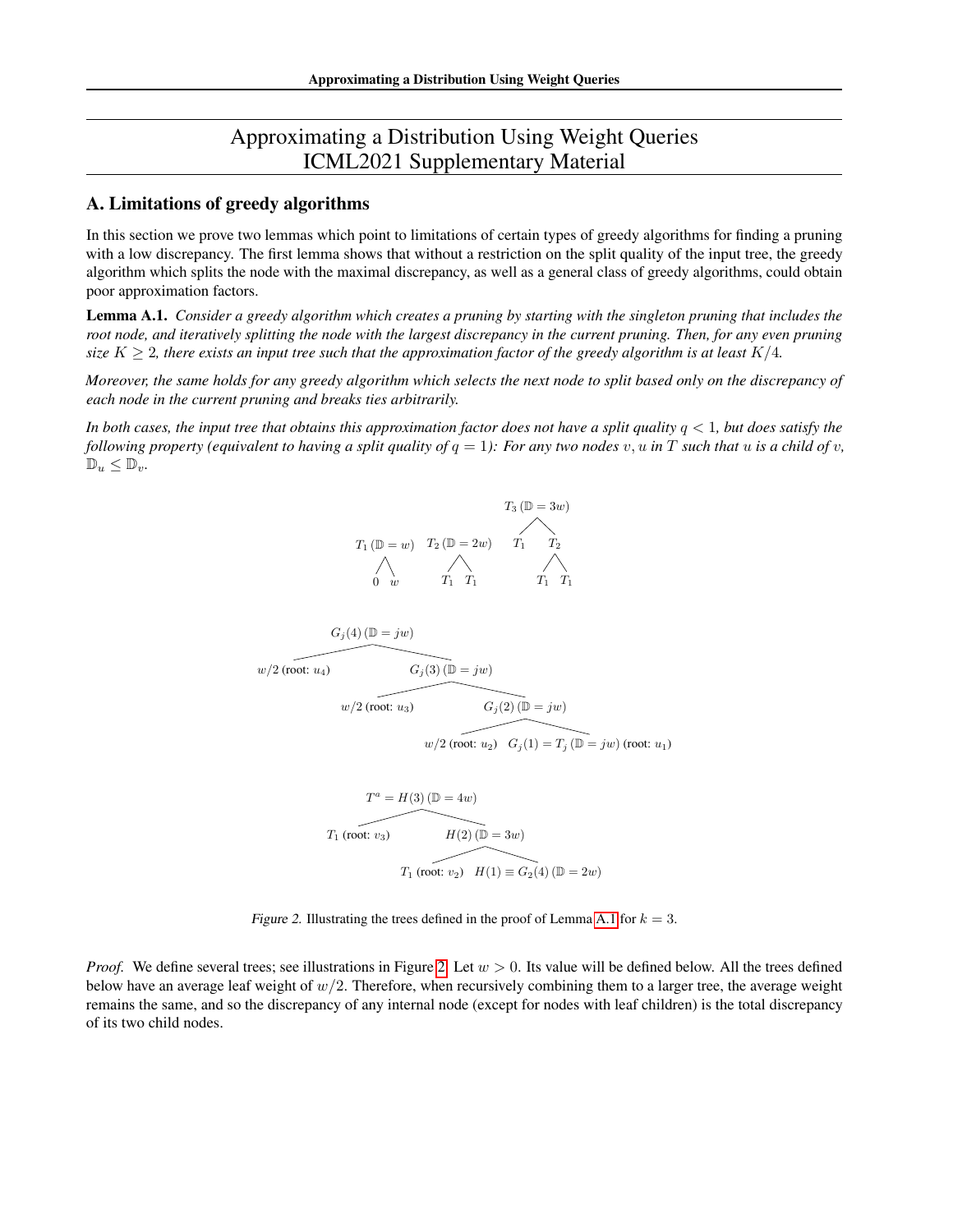Let  $T_1$  be a tree of depth 1, which has a root node with two child leaves with weights 0 and w. The root of  $T_1$  has a discrepancy of w. For  $i \ge 2$ , let  $T_i$  be a tree of depth i such that one child node of the root is  $T_1$  and the other is  $T_{i-1}$ . Note that  $T_i$  has a discrepancy of iw.

For positive integers i and j, define the tree  $G_i(i)$  recursively, such that  $G_i(1) := T_i$  (denote its root node  $u_1$ ), and  $G_i(i)$  has a root node with two children: a leaf with weight  $w/2$  (denote it  $u_i$ ) and  $G_j(i-1)$ . It is easy to verify that the discrepancy of  $G_i(i)$  for all  $i \geq 1$  is jw.

Let  $k = K/2$ . For the first part of the lemma, define  $H(i)$  recursively.  $H(1) = G_2(k + 1)$ , and  $H(i)$  has a root with the children  $T_1$  (denote its root  $v_i$ ) and  $H(i - 1)$ . The discrepancy of  $H(i)$  is thus  $(i + 1)w$ . Now, consider the greedy algorithm that iteratively splits the node with the largest discrepancy in the pruning, and suppose that it is run with the input tree  $T^a := H(k)$  and a pruning size  $K = 2k$ . Set w so that the total weight of  $T^a$  is equal to 1. Due to the discrepancy values, the greedy algorithm splits the root nodes of  $H(k)$ ,  $H(k-1)$ , ...,  $H(1) = G_2(k+1)$  and then of  $G_2(k+1)$ ,  $G_2(k)$ , ...,  $G_2(2)$ . The resulting pruning is  $v_2, \ldots, v_k, u_1, \ldots, u_{k+1}$ , with a total discrepancy of  $(k-1)w + 2w = (k+1)w$ . In contrast, consider the pruning of size K which includes the two leaf children of each of  $v_2, \ldots, v_k$  and the children of the root of  $G_2(k+1)$  (the sibling of  $v_2$ ). This pruning has a discrepancy of  $2w$ . Thus, the approximation factor obtained by the greedy algorithm in this example is  $(k + 1)/2 \geq K/4$ .

For the second part of the lemma, consider the tree  $T^b$  which has a root with the child nodes  $G_1(2k)$  (which has a discrepancy of w) and  $T_{k-1}$  (which has a discrepancy of  $(k-1)w$ ). Define w so that the total weight of  $T^b$  is equal to 1. Suppose that  $T<sup>b</sup>$  and pruning size K are provided as input to some greedy algorithm that splits according to discrepancy values of nodes in the current pruning, and breaks ties arbitrarily. In the first round, the root node must be split. Thereafter, the current pruning always includes some pruning of  $G_1(2k)$  (possibly the singlton pruning which includes just the root of this sub-tree). There is only one pruning of  $G_1(2k)$  of size  $i \leq 2k$ , and it is composed of  $i - 1$  leaves of weight  $w/2$  and the root of  $G_1(2k - i + 1)$ . Therefore, at all times in the algorithm, the pruning includes some node with a discrepancy w which is the root of  $G_1(i)$  for some  $i \leq 2k$ . It follows that the said greedy algorithm might never split any of the nodes which are the root of some  $T_1$  under  $T_{k-1}$ , since these nodes also have a discrepancy of w. It also can never split  $G_1(1) = T_1$ , since this would require a pruning of size larger than  $K = 2k$ . As a result, such an algorithm might obtain a final pruning with a discrepancy of kw. In contrast, the pruning which includes all the child leaves of the sub-trees  $T_1$  in  $T_{k-1}$  and two child nodes of  $G_1(2k)$  has a discrepancy of w. This gives an approximation factor of  $k = K/2 \ge K/4$ .  $\Box$ 

The next lemma shows that a different greedy approach, which selects the node to split by the maximal improvement in discrepancy, also fails. In fact, it obtains an unbounded approximation factor, even for a split quality as low as 1/2.

<span id="page-1-0"></span>Lemma A.2. *Consider a greedy algorithm that in each iteration splits the node* v *in the current pruning that maximizes*  $\mathbb{D}_v - (\mathbb{D}_{v_R} + \mathbb{D}_{v_L})$ , where  $v_R$  and  $v_L$  are the child nodes of v. For any pruning size  $K \geq 5$  and any value  $N \geq 2$ , there *exists an input tree such that the approximation factor of this algorithm is larger than* N. For any  $\epsilon > 0$ , there exists such a *tree with a split quality*  $q \leq \frac{1}{2} + \epsilon$ .

*Proof.* We define a hierarchical tree; see illustration in Figure [3.](#page-2-0) Let  $w > 0$ . Its value will be defined below. Let  $k \geq K - 2$ . The input tree T has two child nodes. The left child node, denoted  $v_1$ , has two children,  $v_2$  and  $v_3$ . Each of these child nodes has two leaf children, one with weight 0 and one with weight  $Nw/2$ . Thus,  $\mathbb{D}_{v_2} = \mathbb{D}_{v_3} = Nw/2$ , and  $\mathbb{D}_{v_1} = Nw$ .

The left child node is defined recursively as follows. For an integer m, let  $F(m)$  be some complete binary tree with m leaves, each of weight  $w' := w/3^k$ . By definition, the discrepancy of the root of  $F(m)$ , for any integer m, is zero. We define  $J(i)$  for  $i \ge 0$  recursively, as follows. Let  $J(0)$  be a tree such that its left child node is  $F(1)$  and its right child node is the root of some complete binary tree with  $3^k$  leaves of weight zero. Let  $J(i)$  be a tree such that its left child is  $F(2 \cdot 3^{i-1})$  and its right child is  $J(i-1)$ . Note that  $J(0)$  has  $1 = 3^0$  leaf of weight w', and by induction,  $J(i)$  has  $2 \cdot 3^{i-1} + 3^{i-1} = 3^i$  such leaves. In addition,  $J(i)$  has  $3^k$  leaves of weight 0. Thus, the root of  $J(i)$  has an average weight of  $\frac{3^i w'}{2^i}$  $rac{3^i w'}{3^i + 3^k} = \frac{w}{3^k + 3}$  $\frac{a}{3^k+3^{2k-i}},$ and a discrepancy of

$$
\alpha_i := 3^k \cdot \frac{w}{3^k + 3^{2k - i}} + 3^i(w' - \frac{w}{3^k + 3^{2k - i}}) = \frac{w}{1 + 3^{k - i}} + \frac{w}{3^{k - i}} - \frac{w}{3^{k - i} + 3^{2k - 2i}} = \frac{2w}{1 + 3^{k - i}}.
$$

The last equality follows by setting  $a = 3^{k-i}$  and  $b = 3^{2k-2i}$  so that  $\frac{w}{3^{k-i}} - \frac{w}{3^{k-i} + 3^{k-i}}$  $\frac{w}{3^{k-i} + 3^{2k-2i}} = w(\frac{1}{a} - \frac{1}{a+b})$ , and noting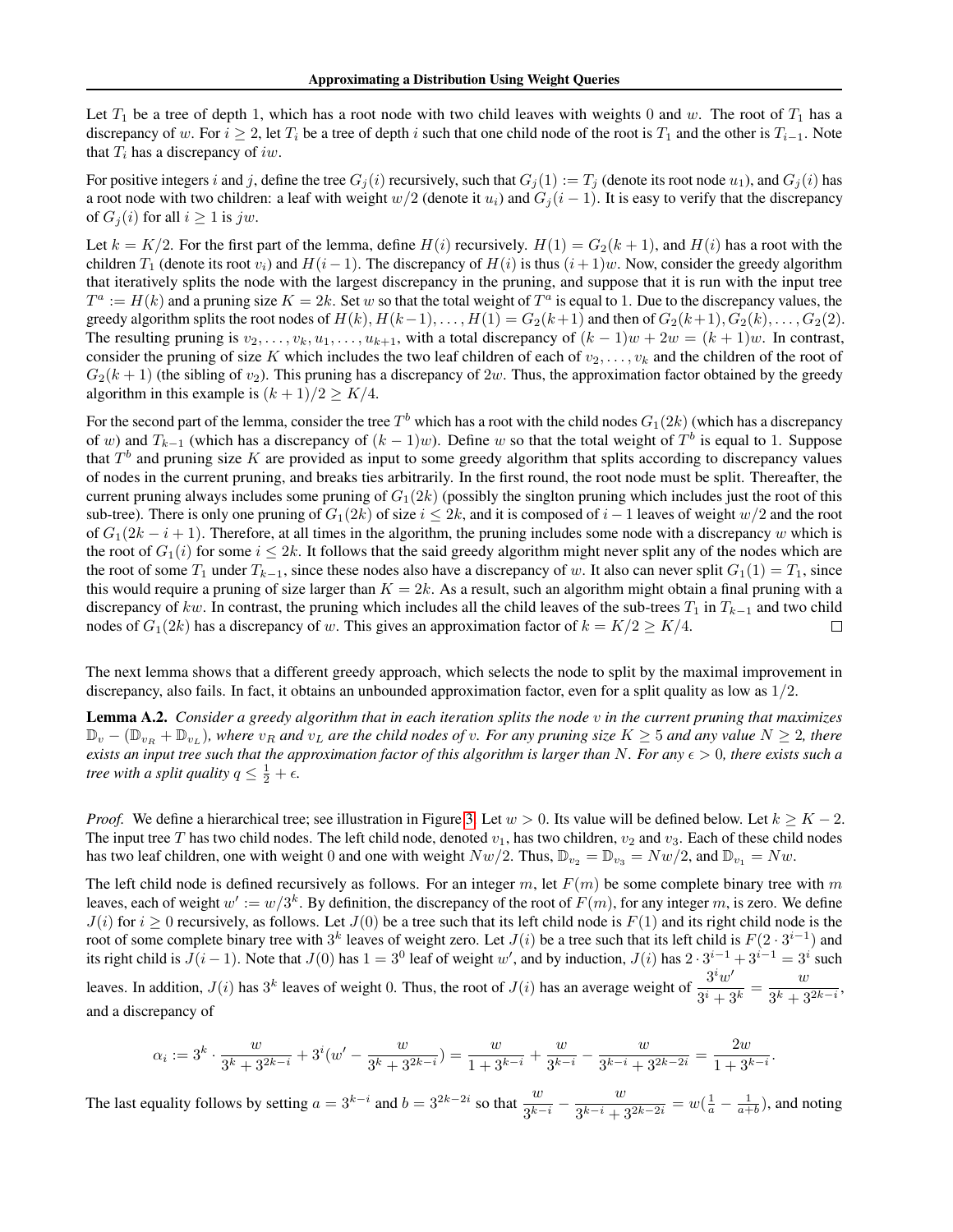that

$$
\frac{1}{a} - \frac{1}{a+b} = \frac{b}{a(a+b)} = \frac{1}{a^2/b+a} = \frac{1}{1+3^{k-i}}.
$$

Now, consider running the given algorithm on the input tree T with pruning size K. Splitting  $v_1$  into  $v_2$  and  $v_3$  does not reduce the total discrepancy. On the other hand, for any i, splitting the root of  $J(i)$  reduces the total discrepancy, since it replaces a discrepancy of  $\alpha_i$  with a discrepancy of zero (for  $F(2 \cdot 3^{i-1})$ ) plus a discrepancy of  $\alpha_{i-1} < \alpha_i$  (for  $J(i-1)$ ). Therefore, the defined greedy algorithm will never split  $v_1$ , and will obtain a final pruning with a discrepancy of at least  $\mathbb{D}_{v_1} = Nw$ . On the other hand, any pruning which includes the leaves under  $v_2, v_3$  will have a discrepancy of at most that of  $J(k)$ , which is equal to w. Therefore, the approximation factor of the greedy algorithm is at least N.

To complete the proof, we show that for a large k, the split quality of the tree is close to  $1/2$ . First, it is easy to see that the split quality of the tree rooted at  $v_1$  is  $1/2$ . For the tree  $J(k)$ , observe that the discrepancy of  $J(i)$  is  $\alpha_i$  and the discrepancy of its child nodes is 0 and  $\alpha_{i-1}$ . Since  $\alpha_{i-1}/\alpha_i \leq 1/2$ ,  $J(i)$  also has a split quality  $\leq 1/2$ , for all i. We have left to bound the ratio between the discrepancy of the root node and each of its child nodes. The left child node of the root has 4 leaves of total weight  $Nw$ , and the right child node has  $2 \cdot 3^k$  leaves of total weight  $3^k \cdot w' = w$ . Therefore, the average weight of the root node is  $\bar{w} := \frac{(N+1)w}{4+9-2k}$ 

 $\frac{(1+i)^{1/2}}{4+2\cdot 3^k}$ . The discrepancy of the root node is thus

$$
2|Nw/2 - \bar{w}| + 2|\bar{w}| + 3^k|\bar{w} - w'| + 3^k|\bar{w}| = (N-1)w + 2 \cdot 3^k \bar{w} = (N-1)w + \frac{(N+1)w}{2 \cdot 3^{-k} + 1}.
$$

For  $k \to \infty$ , this approaches 2Nw from below. Thus, for any  $\epsilon$ , there is a sufficiently large k such that the discrepancy of the root is at least  $Nw/(\frac{1}{2} + \epsilon)$ . Since the discrepancy of each child node is  $\leq Nw$ , this gives a split quality of at most  $\frac{1}{2}+\epsilon.$ 

$$
T(\mathbb{D} \ge 2Nw)
$$
  

$$
v_1(\mathbb{D} = Nw)
$$
  

$$
J(3)(\mathbb{D} = w)
$$
  

$$
v_2(\mathbb{D} = Nw/2)
$$
  

$$
v_3(\mathbb{D} = Nw/2)
$$
  

$$
0 \quad Nw/2
$$



<span id="page-2-0"></span>Figure 3. Illustrating the trees defined in the proof of Lemma [A.2](#page-1-0) for  $k = 3$ .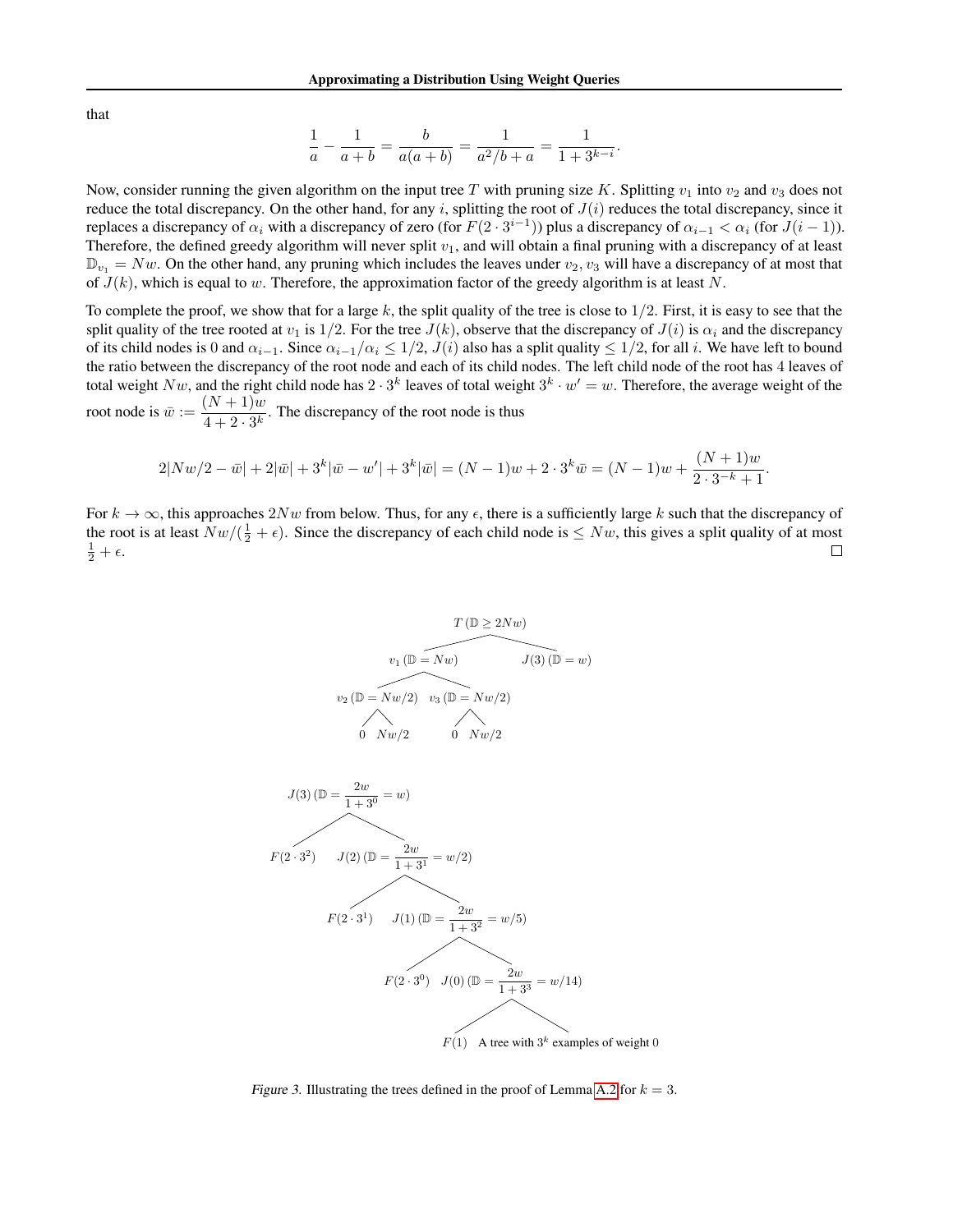#### B. Limitations of other discrepancy estimators

First, we show that the discrepancy cannot be reliably estimated from weight queries of examples alone, unless almost all of the weights are sampled. To see this, consider a node v with  $n + 1$  descendant leaves (examples), all with the same weight  $w = 1/(n + n^2)$ , except for one special example with true weight either  $n^2w$  (first case) or w (second case). In the first case, the average weight of the examples is nw, and  $\mathbb{D}_v = n \cdot |nw - w| + |nw - n^2w| = 2(n^2 - n)w = 2 - 4/(n + 1)$ . In the second case,  $\mathbb{D}_v = 0$ . However, in a random sample of size  $\leq n/2$ , the probability that the special example is not observed is  $(1 - 1/(n + 1))^{n/2} \ge \frac{1}{2}$ . When this example is not sampled, it is impossible to distinguish between the two cases unless additional information is available. This induces a large estimation error in this scenario.

Second, we show that even when  $w_v^*$  is known, a naive empirical estimator of the discrepancy can have a large estimation error. Recall that the discrepancy of a node v is defined as  $\mathbb{D}_v := \sum_{x \in \mathcal{L}_v} |w_v^*/N_v - w^*(x)|$ . Denote  $n := |\mathcal{L}_v|$ . Given a sample  $S_v$  of randomly selected examples in  $\mathcal{L}_v$  whose weight has been observed, the naive empirical estimator for the discrepancy is  $\frac{n}{|S_v|} \sum_{x \in S_v} |w_v^*/N_v - w^*(x)|$ . Now, consider a case where  $n-1$  examples from  $\mathcal{L}_v$  have weight 0, and a single example has weight 1. We have  $\mathbb{D}_v = (n-1) \cdot |1/n - 0| + |1/n - 1| = 2 - 2/n$ . However, if the heavy example is not sampled, the naive empirical estimate is equal to 1. Similarly to the example above, if the sample size is of size  $\leq n/2$ , there is a probability of more than half that the heavy example is not observed, leading to an estimation error which is close to 1.

## C. Proof of Lemma [5.1](#page--1-0)

*Proof of Lemma* [5.1.](#page--1-0) Fix a node v in T, and consider the value of  $\hat{D}_v$  after drawing  $M_v$  random samples from  $\mathcal{L}_v$ . To apply Lemma [3.1,](#page--1-1) set w to be the sequence of weights of the examples in  $\mathcal{L}_v$ . Then  $\mathbb{D}_v = \mathbb{D}(\mathbf{w})$  and  $\mathbb{D}(\mathbf{w}) = \mathbb{D}_v$ . For an integer M, let  $\delta(M) := \frac{3\delta}{K\pi^2 M^2}$ . By Lemma [3.1,](#page--1-1) with a probability at least  $1 - \delta(M_v)$ ,  $|\mathbb{D}_v - \hat{\mathbb{D}}_v| \leq w_v^* \sqrt{2\ln(2/\delta(M_v))/M_v} \equiv \Delta_v$ . We have  $\sum_{n=1}^{\infty} \delta(n) = \frac{3\delta}{K\pi^2} \sum_{n=1}^{\infty} \frac{1}{n^2} = \delta/(2K)$ . Thus, for any fixed node v, with a probability at least  $1 - \delta/(2K)$ , after any number of samples  $\widetilde{M}_v$ ,  $|\mathbb{D}_v - \widetilde{\mathbb{D}}_v| \leq \Delta_v$ . Denote this event  $D_v$ .

Now, the pruning  $P$  starts as a singleton containing the root node. Subsequently, in each update of  $P$ , one node is removed and its two children are added. Thus, in total  $2K - 1$  nodes are ever added to P (including the root node). Let  $v_i$  be the i'th node added to P, and let  $V = \{v_1, \ldots, v_{2K-1}\}\.$  We have,

$$
\mathbb{P}[E_0] \ge \mathbb{P}[\forall v \in V, D_v] = 1 - \mathbb{P}[\exists v \in V, \neg D_v].
$$

Now, letting  $N$  be the nodes in T,

$$
\mathbb{P}[\exists v \in V, \neg D_v] \le \sum_{i=1}^{2K-1} \sum_{v \in \mathcal{N}} \mathbb{P}[v_i = v] \mathbb{P}[\neg D_v \mid v_i = v].
$$

Now,  $\mathbb{P}[\neg D_v \mid v_i = v] = \mathbb{P}[\neg D_v]$ , since the estimate  $\hat{\mathbb{D}}_v$  uses samples that are drawn after setting  $v_i = v$ . Therefore,  $\mathbb{P}[\neg D_v \mid v_i = v] \le \delta/(2K)$ . Since  $\sum_{v \in \mathcal{N}} \mathbb{P}[v_i = v] = 1$ , it follows that  $\mathbb{P}[\exists v \in V, \neg D_v] \le \delta$ . Therefore, We have  $\mathbb{P}[E_0] \geq 1 - \delta$ , as claimed.

 $\Box$ 

#### D. Proof of Lemma [5.2](#page--1-2)

*Proof of Lemma* [5.2.](#page--1-2) To prove the first part, denote the nodes in P by  $v_1, \ldots, v_n$  and let  $v_0 := r$  be the root node. For  $i \in \{0, \ldots, n\}$ , let  $w_i$  be a sequence of length  $N_{v_i}$  of the weights  $w^*(x)$  of all the leaves  $x \in \mathcal{L}_{v_i}$ . Let  $\overline{w}_i^* := \frac{w_{v_i}^*}{N_{v_i}}$ . Then

$$
\begin{aligned} \mathbb{D}_{v_i} &= \|\mathbf{w}_i - \bar{w}_i^* \cdot \mathbf{1}\|_1 = \|\mathbf{w}_i - \bar{w}_0^* \cdot \mathbf{1} + \bar{w}_0^* \cdot \mathbf{1} - \bar{w}_i^* \cdot \mathbf{1}\|_1 \\ &\leq \|\mathbf{w}_i - \bar{w}_0^* \cdot \mathbf{1}\|_1 + \|\bar{w}_0^* \cdot \mathbf{1} - \bar{w}_i^* \cdot \mathbf{1}\|_1 = \|\mathbf{w}_i - \bar{w}_0^* \cdot \mathbf{1}\|_1 + N_{v_i}|\bar{w}_i^* - \bar{w}_0^*|. \end{aligned}
$$

Now, observe that

$$
N_{v_i}|\bar{w}_i^* - \bar{w}_0^*| = |w_i^* - N_{v_i}\bar{w}_0^*| = |\sum_{x \in \mathcal{L}_{v_i}} (w^*(x) - \bar{w}_0^*)| \le \sum_{x \in \mathcal{L}_{v_i}} |w^*(x) - \bar{w}_0^*| = ||\mathbf{w}_i - \mathbf{1} \cdot \bar{w}_0^*||_1.
$$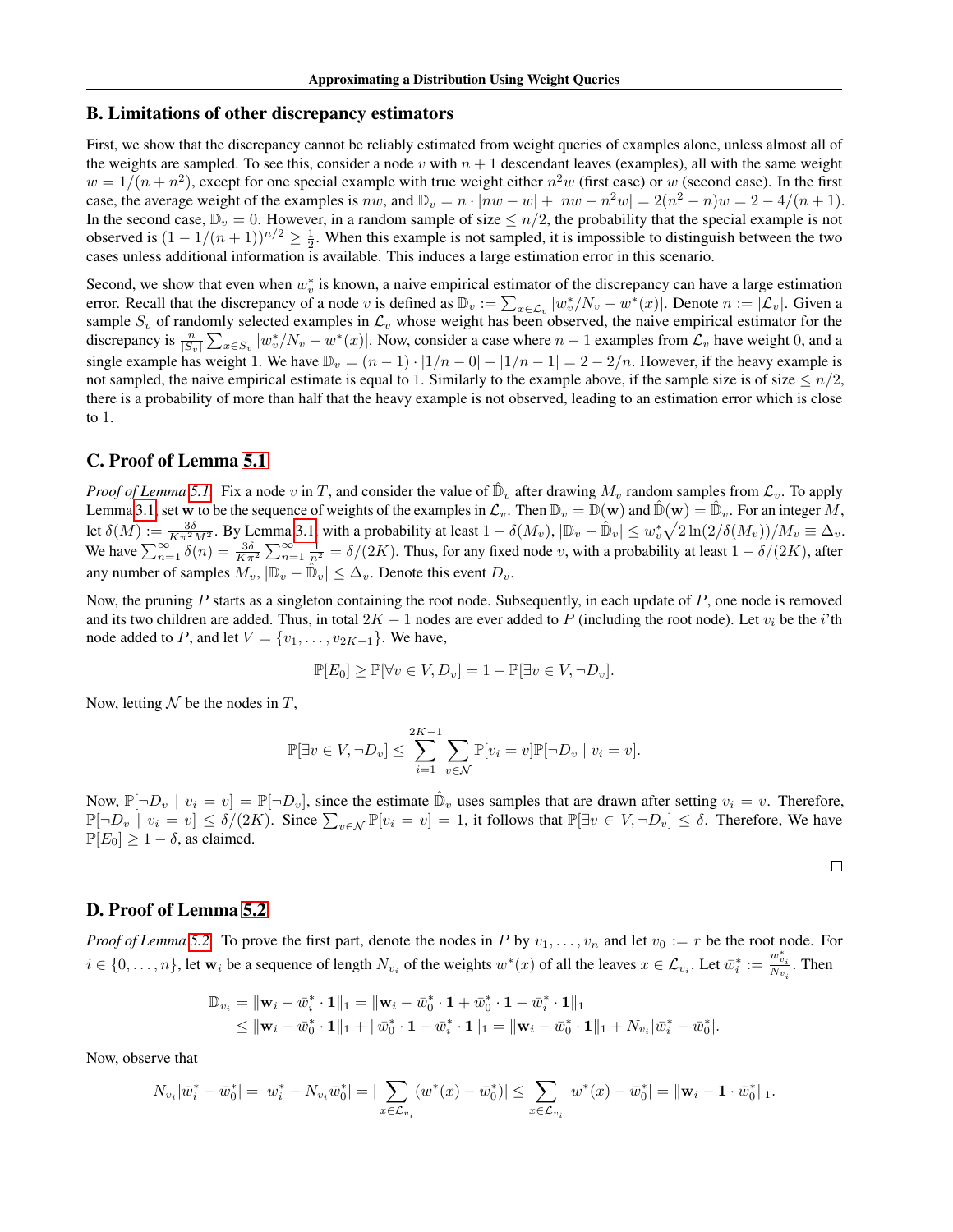

<span id="page-4-0"></span>Figure 4. Illustrating the tree constructed in the proof of the second part of Lemma [5.2,](#page--1-2) for  $n = 8$ .

Therefore,  $\mathbb{D}_{v_i} \leq 2\|\mathbf{w}_i - \mathbf{1} \cdot \vec{w}_0^*\|_1$ . Summing over all the nodes, and noting that  $\mathbf{w}_0 = \mathbf{w}_1 \circ \dots \circ \mathbf{w}_n$ , we get:

$$
\sum_{i \in [n]} \mathbb{D}_{v_i} \leq \sum_{i \in [n]} 2\|\mathbf{w}_i - \bar{w}_0^* \cdot \mathbf{1}\|_1 = 2\|\mathbf{w}_0 - \bar{w}_0^* \cdot \mathbf{1}\|_1 = 2\mathbb{D}_{v_0}
$$

,

which proves the first part of the lemma.

For the second part of the lemma, let n be an integer sufficiently large such that  $\frac{2}{1+2/n} \geq 2 - \epsilon$ . We consider a tree (see illustration in Figure [4\)](#page-4-0) with  $n + 2$  leaves. Denote the leaves by  $x_1, \ldots, x_{n+2}$ . Denote  $w := 1/(n + 2)$ , and define  $w^*(x_1) = 0$ ,  $w^*(x_2) = 2w$ , and  $w^*(x_i) = w$  for  $i \ge 2$ . Denote by  $v_0$  the root node of the tree, and let its two child nodes be  $v_1$  and  $v_2$ . The tree is organized so that  $x_1$  and  $n/2$  of the examples with weight w are descendants of  $v_1$ , and the other examples are descendants of  $v_2$ .  $v_1$  has two child nodes, one is the leaf  $x_1$  and the other is some binary tree whose leaves are all the other  $n/2$  examples. Similarly,  $v_2$  has a child node which is the leaf  $x_2$ , and the other examples are organized in some binary tree rooted at the other child node.

It is easy to see that  $\mathbb{D}_{v_0} = 2w$ . To calculate  $\mathbb{D}_{v_1}$ , note that the average weight of node  $v_1$  is  $\frac{nw/2}{n/2+1} = nw^2$ . Thus,

$$
\mathbb{D}_{v_1} \equiv \sum_{x \in \mathcal{L}_{v_1}} |nw^2 - w^*(x)| = \frac{n}{2}(w - nw^2) + nw^2 = \frac{nw}{2}(1 - \frac{n}{n+2}) + nw^2 = 2nw^2.
$$

A similar calculation shows that  $\mathbb{D}_{v_2} = 2nw^2$ . Define the pruning  $P = \{v_1, v_2\}$  of the tree rooted at  $v_0$ . Then

$$
\mathbb{D}_P = 4nw^2 = 2nw \cdot \mathbb{D}_{v_0} = \frac{2}{1 + 2/n} \mathbb{D}_{v_0} \ge (2 - \epsilon) \mathbb{D}_{v_0},
$$

as required.

To show that this tree has a split quality of less than 1, note that  $\mathbb{D}_{v_1} = \mathbb{D}_{v_2} = \frac{1}{1+2/n} \mathbb{D}_{v_0}$ , and that the discrepancy of each of the child nodes of  $v_1$  and  $v_2$  is zero, since all their leaves have the same weight. Therefore, this tree has a split quality  $\frac{1}{1+2/n} < 1.$  $\Box$ 

### E. Proof of Lemma [5.3](#page--1-3)

*Proof of Lemma* [5.3.](#page--1-3) Let Q be some pruning such that  $|Q| = K$ . Partition  $P_o$  into  $R$ ,  $P_a$  and  $P_d$ , where  $R := P_o \cap Q$ ,  $P_a \subseteq P_o$  is the set of strict ancestors of nodes in Q, and  $P_d \subseteq P_o$  is the set of strict descendants of nodes in Q. Let  $Q_a \subseteq Q$ be the ancestors of the nodes in  $P_d$  and let  $Q_d \subseteq Q$  be the descendants of the nodes in  $P_a$ , so that  $R$ ,  $Q_d$  and  $Q_a$  form a partition of Q. First, we prove that we may assume without loss of generality that  $P_a$ ,  $P_d$ ,  $Q_a$ ,  $Q_d$  sets are non-empty.

**Claim 1**: If any of the sets  $P_a$ ,  $P_d$ ,  $Q_a$ ,  $Q_d$  is empty then the statement of the lemma holds.

**Proof of Claim 1:** Observe that if any of  $P_a$ ,  $P_d$ ,  $Q_a$ ,  $Q_d$  is empty then all of these sets are empty: By definition,  $P_a = \emptyset \Leftrightarrow Q_d = \emptyset$  and  $P_d = \emptyset \Leftrightarrow Q_a = \emptyset$ . Now, suppose that  $P_a = Q_d = \emptyset$ . Since  $|R| + |P_d| + |P_a| = |P_o| = |Q|$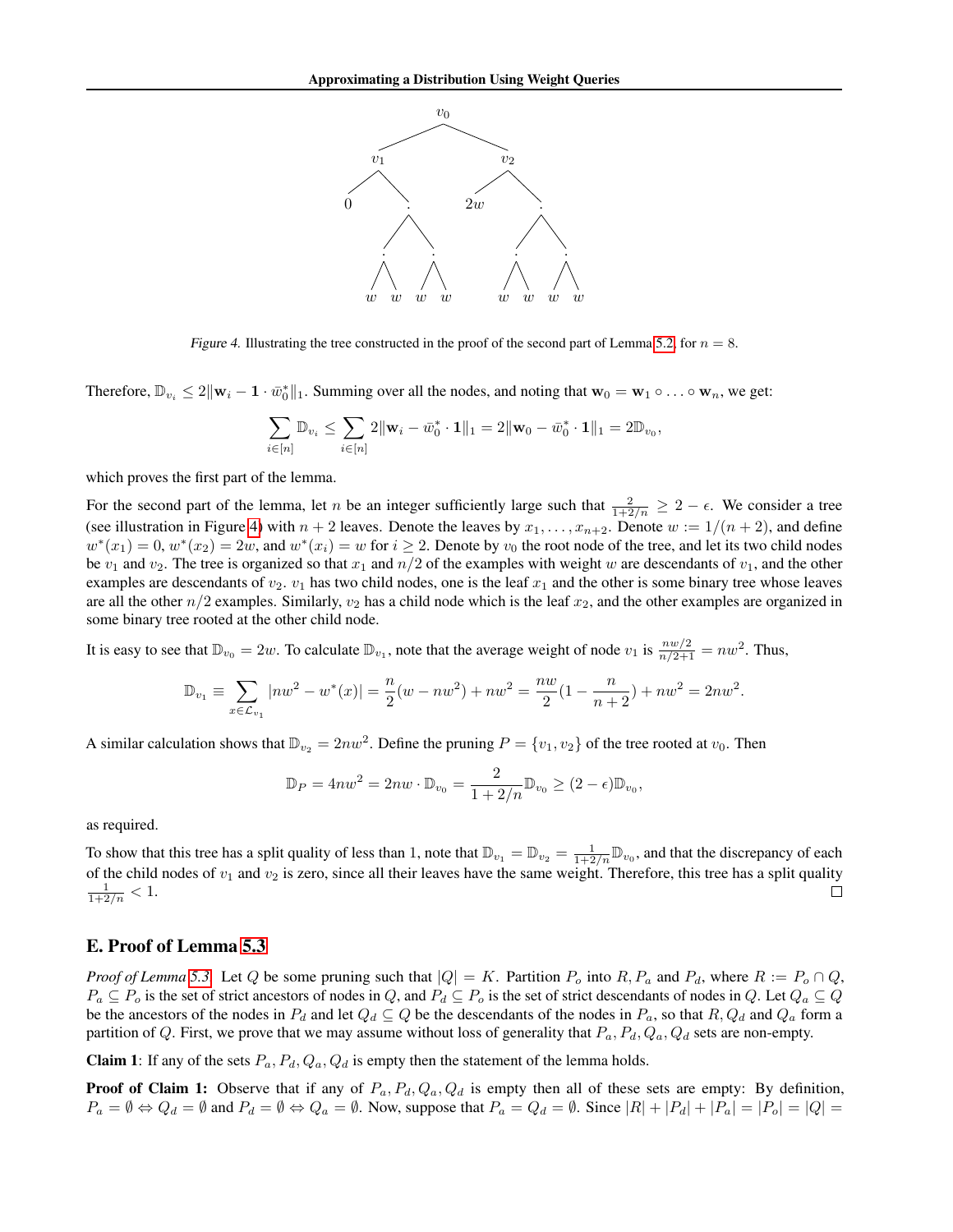$|R| + |Q_a| + |Q_a|$ , we deduce that  $|P_a| = |Q_a|$ . But for each node in  $Q_a$ , there are at least two descendants in  $P_a$ , thus  $|P_d| \geq 2|Q_a|$ . Combined with the equality, it follows that  $P_d = Q_a = \emptyset$ . The other direction is proved in an analogous way. Now, if  $P_a = P_d = Q_a = Q_d = \emptyset$  then  $P_o = Q$ , thus in this case  $\mathbb{D}_P = \mathbb{D}_Q$ , which means that the statement of the lemma holds. This concludes the proof of Claim 1.

Assume henceforth that  $P_a$ ,  $P_d$ ,  $Q_a$ ,  $Q_d$  are non-empty. Let r be the node with the smallest discrepancy out of the nodes that were split by AWP during the entire run. Define  $\theta := |P_a| \cdot \mathbb{D}_r / \mathbb{D}_{Q_a}$  if  $\mathbb{D}_{Q_a} > 0$  and  $\theta := 0$  otherwise.

#### Claim 2:  $\mathbb{D}_{P_o} \leq \max(2, \beta \theta) \mathbb{D}_Q$ .

**Proof of Claim 2:** We bound the discrepancies of  $P_d$  and of  $P_a$  separately. For each node  $u \in Q_a$ , denote by  $P(u)$  the descendants of u in  $P_d$ . These form a pruning of the sub-tree rooted at u. In addition, the sets  $\{P(u)\}_{u\in Q_a}$  form a partition of  $P_d$ . Thus, by the definition of discrepancy and Lemma [5.2,](#page--1-2)

<span id="page-5-0"></span>
$$
\mathbb{D}_{P_d} = \sum_{u \in Q_a} \mathbb{D}_{P(u)} \le \sum_{u \in Q_a} 2\mathbb{D}_u = 2\mathbb{D}_{Q_a}.
$$
\n<sup>(7)</sup>

Let P be the pruning when  $AWP$  decided to split node r. By the definition of the splitting criterion SC (Eq. [\(3\)](#page--1-4)), for all  $v \in P \setminus \{r\}$ , at that time it held that  $\beta(\hat{\mathbb{D}}_r - \hat{\Delta_r}) \geq \hat{\mathbb{D}}_v + \hat{\Delta_v}$ . Since  $E_0$  holds, we have  $\mathbb{D}_r \geq \hat{\mathbb{D}}_r - \hat{\Delta}_r$  and  $\hat{\mathbb{D}}_v + \hat{\Delta_v} \geq \mathbb{D}_v$ . Therefore,  $\forall v \in P \setminus \{r\}, \beta \mathbb{D}_r \geq \mathbb{D}_v$ .

Now, any node  $v' \in P_o \setminus P$  is a descendant of some node  $v \in P$ . Since T has split quality q for  $q < 1$ , we have  $\mathbb{D}_{v'} \leq \mathbb{D}_{v}$ . Therefore, for all  $v' \in P_o$ ,  $\mathbb{D}_{v'} \leq \beta \mathbb{D}_r$ . In particular,  $\mathbb{D}_{P_a} \equiv \sum_{v \in P_a} \mathbb{D}_v \leq \beta |P_a| \mathbb{D}_r$ . Since all nodes in  $Q_a$  were split by AWP  $\mathbb{D}_{Q_a} = 0$  implies  $\mathbb{D}_r = 0$ , therefore in all cases  $\mathbb{D}_{P_a} \leq \beta \widetilde{\theta} \mathbb{D}_{Q_a} \cdot \widetilde{\theta}$ . Combining this with Eq. [\(7\)](#page-5-0), we get that

$$
\mathbb{D}_{P_o} = \mathbb{D}_R + \mathbb{D}_{P_d} + \mathbb{D}_{P_a} \le \mathbb{D}_R + 2\mathbb{D}_{Q_a} + \beta\theta \mathbb{D}_{Q_a}
$$
  

$$
\le \max(2, \beta\theta)\mathbb{D}_Q,
$$

which completes the proof of Claim 2.

It follows from Claim 2 that to bound the approximation factor, it suffices to bound  $\theta$ . Let  $P'_d$  be the set of nodes both of whose child nodes are in  $P_d$  and denote  $n := |P'_d|$ . In addition, define

$$
\alpha := \frac{\log(1/q)}{\log(|P_a|) + \log(1/q)} \le 1.
$$

We now prove that  $\theta \le 2/\alpha$  by considering two complementary cases,  $n \ge \alpha |P_a|$  and  $n < \alpha |P_a|$ . The following claim handles the first case.

**Claim 3:** if  $n \ge \alpha |P_a|$ , then  $\theta \le 2/\alpha$ .

**Proof of Claim 3**: Each node in  $P'_d$  has an ancestor in  $Q_a$ , and no ancestor in  $P'_d$ . Therefore,  $P'_d$  can be partitioned to subsets according to their ancestor in  $Q_a$ , and each such subset is a part of some pruning of that ancestor. Thus, by Lemma [5.2,](#page--1-2)  $\mathbb{D}_{P_d'} \leq 2\mathbb{D}_{Q_a}$ . Hence, for some node  $v \in P_d'$ ,  $\mathbb{D}_v \leq 2\mathbb{D}_{Q_a}/n$ . It follows from the definition of r that  $\mathbb{D}_r \leq 2\mathbb{D}_{Q_a}/n$ . Hence,  $\theta \leq 2|P_a|/n$ . Since  $n \geq \alpha |P_a|$ , we have  $\theta \leq 2/\alpha$  as claimed.

We now prove this bound hold for the case  $n < \alpha |P_a|$ . For a node v with an ancestor in  $Q_a$ , let  $l_v$  be the path length from this ancestor to v, and define  $L := \sum_{v \in P'_d} l_v$ . We start with an auxiliary Claim 4, and then prove the required upper bound on  $\theta$  in Claim 5.

Claim 4:  $L \geq |P_a| - n$ .

**Proof of Claim 4**: Fix some  $u \in Q_a$ , and let  $P_u(t)$  be the set of nodes in the pruning P in iteration t which have u as an ancestor. Let  $P'_u(t)$  be the set of nodes both of whose child nodes are in  $P_u(t)$ , and denote  $L_u(t) := \sum_{v \in P'_u(t)} l_v$ . We prove that for all iterations  $t, L_u(t) \geq |P_u(t)| - 2$ . First, immediately after u is split, we have  $P'_u(t) = \{u\}, |\tilde{P}_u(t)| = 2$ ,  $L_u(t) = 0$ . Hence,  $L_u(t) \ge |P_u(t)| - 2$ . Next, let t such that  $P_u(t)$  grows by 1, that is some node  $u_t$  in  $P_u(t)$  is split. If  $u_t$  is the child of a node  $v_t \in P'_u(t)$ , then  $P'_u(t+1) = P'_u(t) \setminus \{v_t\} \cup \{u_t\}$ . In this case,  $L_u(t+1) = L_u(t) + 1$ , since  $l_{u_t} = l_{v_t} + 1$ . Otherwise,  $u_t$  is not a child of a node in  $P'_u(t)$ , so  $P'_u(t+1) = P'_u(t) \cup \{u_t\}$ , and so  $L_u(t+1) = L_u(t) + l_{u_t} \ge L_u(t) + 1$ . Thus,  $L_u(t)$  grows by at least 1 when the size of  $P_u(t)$  grows by 1. It follows that in all iterations,  $L_u(t) \ge |P_u(t)| - 2$ . Summing over  $u \in Q_a$  and considering the final pruning, we get  $L \ge |P_a| - 2|Q_a|$ . Now, since  $|P| = |Q|$ , we have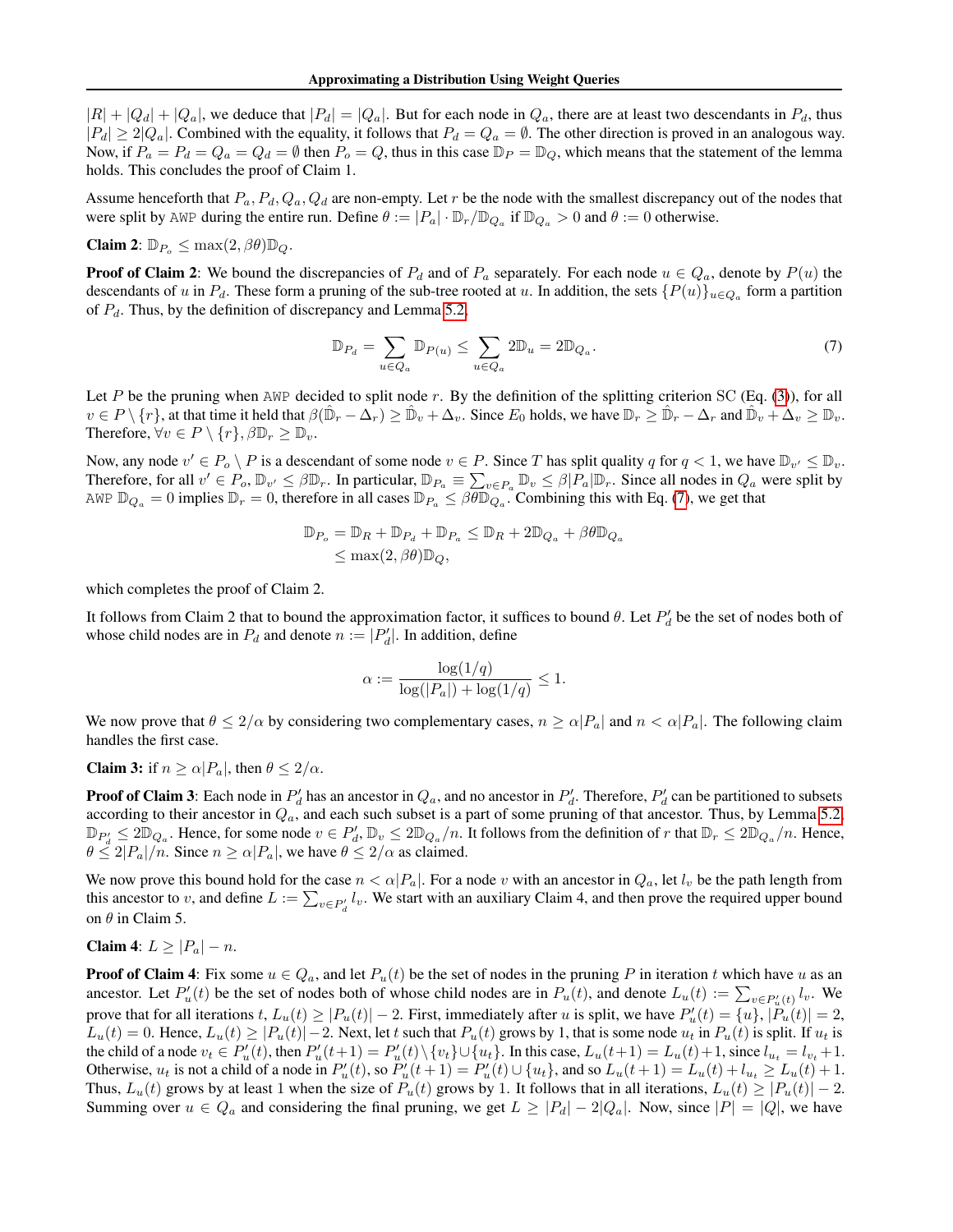$|P_d| - |Q_a| = |Q_d| - |P_a|$ . From the definition of  $Q_d$ ,  $|Q_d| \ge 2|P_a|$ . Therefore,  $|P_d| - |Q_a| \ge |P_a|$ . It follows that  $L \geq |P_a| - |Q_a|$ . Lastly, every node  $u \in Q_a$  was split by AWP, and has at least one descendant in  $P'_a$ . Therefore,  $|Q_a| \leq |P'_a| \equiv n$ . Hence,  $L \geq |P_a| - n$ , which concludes the proof of Claim 4.

**Claim 5:** if  $n < \alpha | P_a|$ , then  $\theta \leq 2/\alpha$ .

**Proof of Claim 5**: It follows from Claim 4 that for some node  $v \in P'_d$ ,  $l_v \geq (|P_a| - n)/n = |P_a|/n - 1 > 0$ , where the last inequality follows since  $n < \alpha |P_a| < |P_a|$ . Letting  $u \in Q_a$  be the ancestor of v in  $Q_a$ , we have by the split quality q of T that  $\mathbb{D}_v \leq \mathbb{D}_u \cdot q^{\frac{|P_a|}{n}-1}$ . Since  $u \in Q_a$ , we have  $\mathbb{D}_u \leq \mathbb{D}_{Q_a}$ . In addition,  $\mathbb{D}_r \leq \mathbb{D}_v$  by the definition of r. Therefore,  $\mathbb{D}_r \leq \mathbb{D}_{Q_a} \cdot q^{\frac{|P_a|}{n}-1}$ . Since  $n < |P_a| \alpha$  and  $q < 1$ , from the definition of  $\alpha, \theta$  we have

$$
\theta \le |P_a| q^{\frac{|P_a|}{n} - 1} \le 1 \le 2/\alpha.
$$

This proves Claim 5.

Claims 3 and 5 imply that in all cases,  $\theta \le 2/\alpha$ . By Substituting  $\alpha$ , we have that

$$
\theta \le 2(\frac{\log(|P_a|)}{\log(1/q)} + 1) \le 2(\frac{\log(K)}{\log(1/q)} + 1).
$$

Placing this upper bound in the statement of Claim 2 concludes of the lemma.

### F. An auxiliary lemma

**Lemma F.1.** *Let*  $\mu > 0, \phi \ge 0, p \ge 0$ *. If*  $p < \phi \ln(\mu p)$  *then*  $p < e\phi \ln(e\mu\phi)$ *.* 

*Proof.* We assume that  $p \ge e\phi \ln(e\mu\phi)$  and prove that  $p \ge \phi \ln(\mu p)$ . First, consider the case  $\mu\phi < 1$ . In this case,  $p/\phi > \mu p \ge \ln(\mu p)$ . Therefore,  $p \ge \phi \ln(\mu p)$ . Next, suppose  $\mu \phi \ge 1$ . Define the function  $f(x) := x/\log(\mu x)$ , and note that it is monotone increasing for  $x \ge e/\mu$ . By the assumption, we have  $p \ge e\phi \ln(e\mu\phi)$ . In addition,  $\phi \ge 1/\mu$ , hence  $e\phi \ln(e\mu\phi) \geq e\phi \geq e/\mu$ . Therefore,  $f(p) \geq f(e\phi \ln(e\mu\phi))$ , and we can conclude that

$$
\frac{p}{\ln(\mu p)} \equiv f(p) \ge f(e\phi \ln(e\mu\phi)) \equiv \frac{e\phi \ln(e\mu\phi)}{\ln(e\mu\phi \ln(e\mu\phi))} \ge \frac{e\phi \ln(e\mu\phi)}{2\ln(e\mu\phi)} \ge e\phi/2 \ge \phi.
$$

Note that we used the fact  $\ln(x \ln(x)) \leq 2 \ln(x)$ , which follows since for any  $x$ ,  $\ln(x) \leq x$ . This proves the claim.  $\Box$ 

## G. Tightening  $\Delta_v$  using empirical Bernstein bounds

We give a tighter definition of  $\Delta_v$ , using the empirical Bernstein bound of [Maurer and Pontil](#page--1-5) [\(2009\)](#page--1-5). This tighter definition does not change the analysis, but can improve the empirical behavior of the algorithm, by allowing it to require weight queries of fewer examples in some cases. The empirical Bernstein bound states that for i.i.d. random variables  $Z_1, \ldots, Z_m$ such that  $\mathbb{P}[Z_i \in [0,1]] = 1$ , with a probability  $1 - \delta$ ,

<span id="page-6-0"></span>
$$
|\mathbb{E}[Z_1] - \frac{1}{m} \sum_{i \in [m]} Z_i| \le \sqrt{8V_m \ln(2/\delta)/m} + 14 \ln(2/\delta)/(3(m-1)),\tag{8}
$$

where  $V_m := \frac{1}{m(m-1)} \sum_{1 \leq i < j \leq m} (Z_i - Z_j)^2$ . The following lemma derives the resulting bound. The proof is similar to the proof of Lemma [3.1,](#page--1-1) except that it uses the bound above instead of Hoeffding's inequality.

Lemma G.1. *Consider the same definitions and notations as in Lemma [3.1.](#page--1-1) Let*

$$
V := \frac{1}{m(m-1)} \sum_{1 \le i < j \le m} (|Z_i - W| - Z_i - |Z_j - W| + Z_j)^2.
$$

*Then, with a probability at least*  $1 - \delta$ *,* 

$$
|\mathbb{D}(\mathbf{w}) - \hat{\mathbb{D}}(\mathbf{w})| \le n\sqrt{8V\ln(2/\delta)/m} + 28\|\mathbf{w}\|_1 \ln(2/\delta)/(3(m-1)).
$$

 $\Box$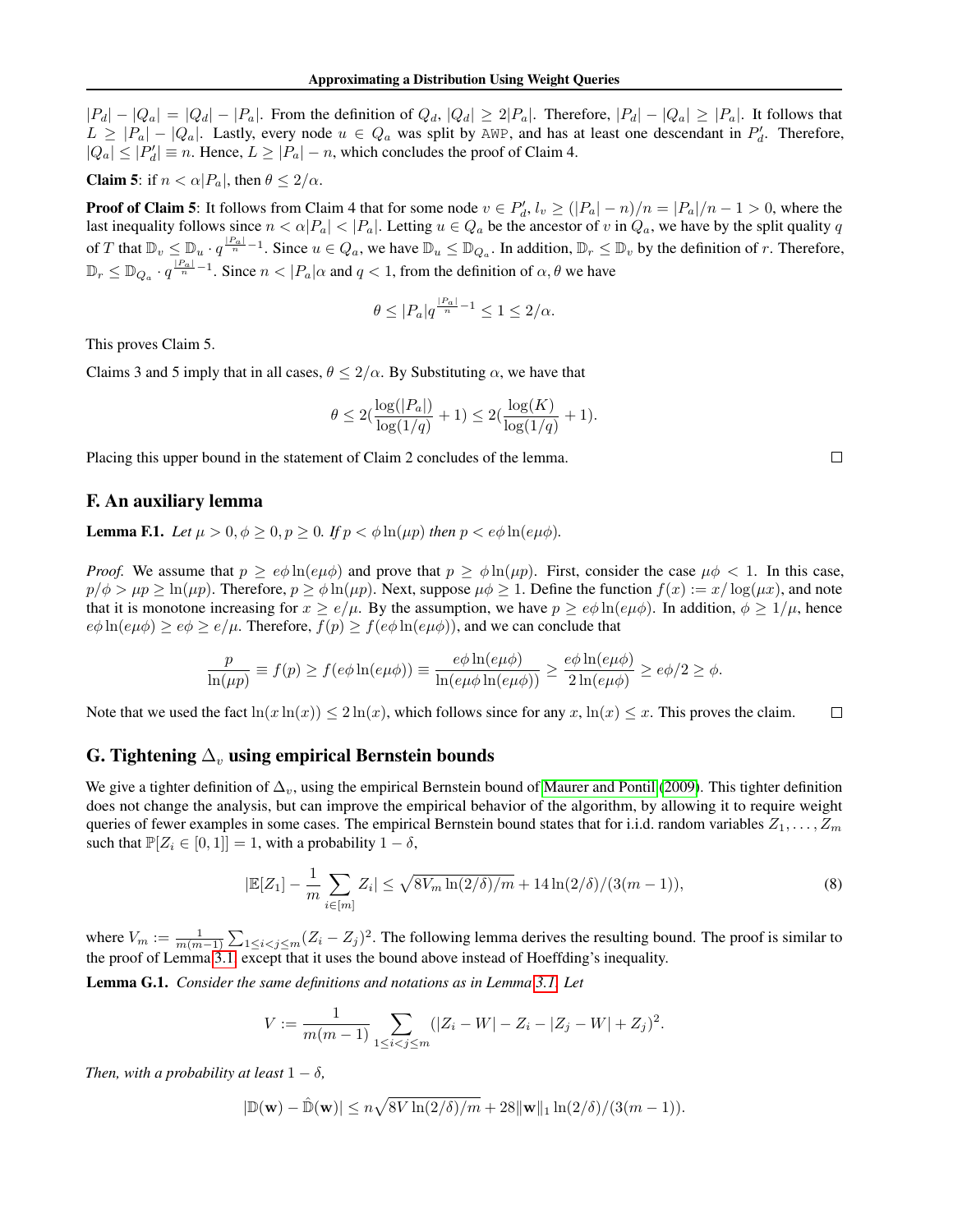*Proof.* Let  $Z_i' = |Z_i - W| - Z_i$ . If  $Z_i \geq W$ , then  $Z_i' = W$ . Otherwise, we have  $Z_i \leq W$ , in which case  $Z_i' = W - 2Z_i \geq W$  $-W$ . Therefore,  $\mathbb{P}[Z_i' \in [-W, W]] = 1$ . Thus, applying Eq. [\(8\)](#page-6-0) and normalizing by 2W, we get that with a probability  $1 - \delta$ ,

$$
|\mathbb{E}[Z_1'] - \frac{1}{m}\sum_{i \in [m]} Z_i'| \leq \sqrt{8V\ln(2/\delta)/m} + 28W\ln(2/\delta)/(3(m-1)).
$$

Now,  $\mathbb{E}[Z'_1] = \frac{1}{n} (\|\mathbf{w} - W \cdot \mathbf{1}\|_1 - \|\mathbf{w}\|_1) = \frac{1}{n} (\mathbb{D}(\mathbf{w}) - \|\mathbf{w}\|_1)$ . In addition,

$$
\frac{1}{m}\sum_{i\in[m]}Z_i' = \frac{1}{m}(\|\mathbf{Z} - W \cdot \mathbf{1}\|_1 - \|\mathbf{Z}\|_1) = \frac{1}{n}(\hat{\mathbb{D}}(\mathbf{w}) - \|\mathbf{w}\|_1).
$$

Therefore, with a probability at least  $1 - \delta$ ,

$$
\left| \mathbb{D}(\mathbf{w}) - \|\mathbf{w}\|_1 - (\hat{\mathbb{D}}(\mathbf{w}) - \|\mathbf{w}\|_1) \right| \le n\sqrt{8V \ln(2/\delta)/m} + 28nW \ln(2/\delta)/(3(m-1)).
$$

By noting that  $nW = ||\mathbf{w}||_1$ , this completes the proof.

 $\Box$ 

The tighter definition of  $\Delta_v$  is obtained by taking the minimum between this bound and the one in Lemma [3.1.](#page--1-1) Thus, we set

$$
\Delta_v := \min(w_v^* \cdot \sqrt{2\ln(2K\pi^2M_v^2/(3\delta))/M_v}, N_v\sqrt{8V\ln(2/\delta)/M_v} + 28w_v^*\ln(2/\delta)/(3(M_v-1))).
$$

The entire analysis is satisfied also by this new definition of  $\Delta_v$ . Its main advantage is obtaining a smaller value when V is small. This may reduce the number of weight queries required by the algorithm in some cases.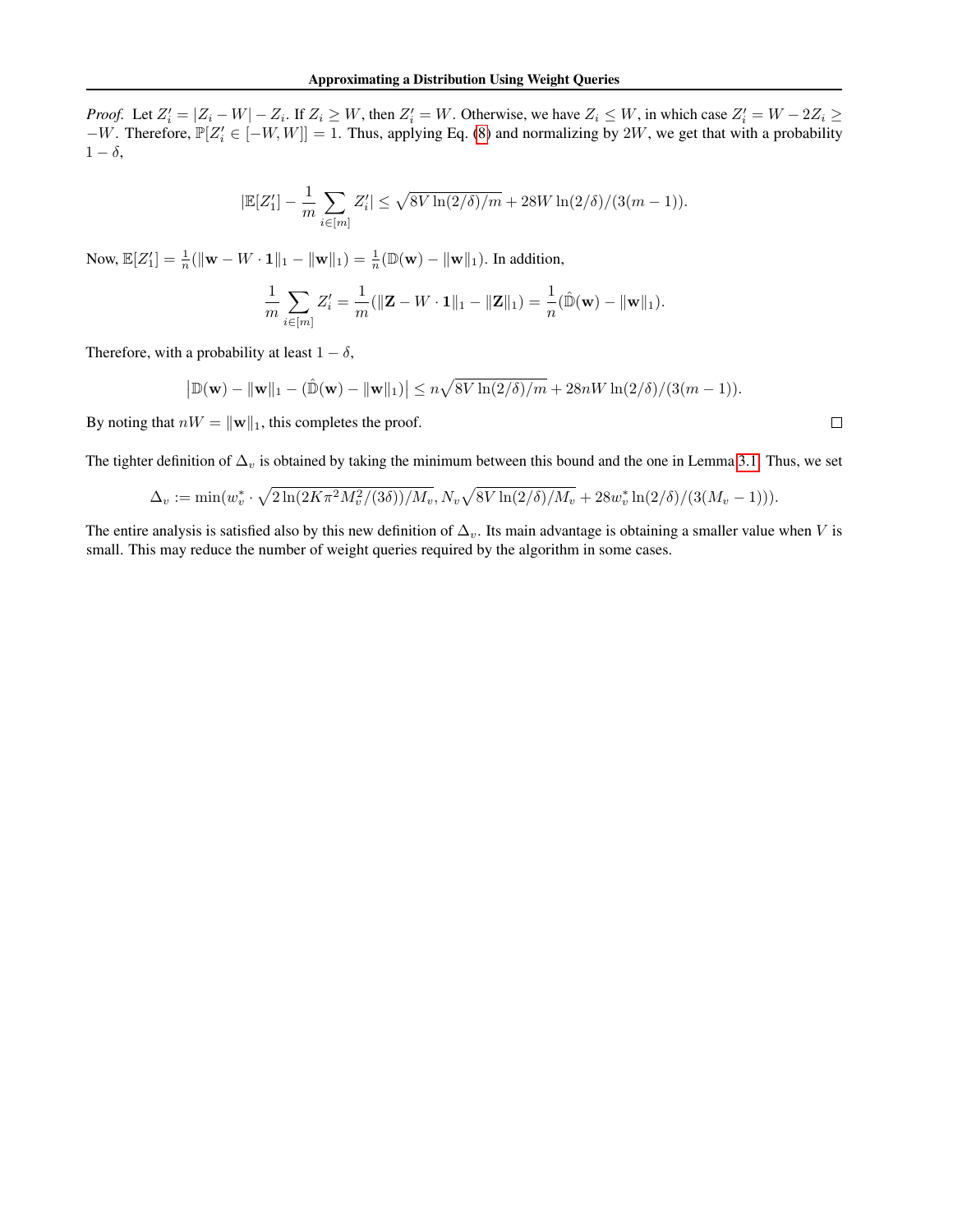# H. Full experiment results

In this section, we provide the full results and details of all the experiments described in Section [6.](#page--1-6) Implementation in python of AWP and of all the experiments, as well as the data files containing the raw results, are provided in the supplementary material. For each experiment, we report the average normalized output distance over 10 runs, as a function of the pruning size. Error bars, represented by shaded regions, represent the maximal and minimal normalized disrepancies obtained in these runs. Note that the error bars are sometimes too small to observe, in cases where the algorithms behave deterministically or very similarly in different runs of the same experiment.

Figure [5](#page-9-0) provides the full results for the experiments on the Adult data set. We give here more details on the procedure which we used to create the hierarchical tree: we started with a tree that includes only the root node, and then iteratively selected a random node to split and a random attribute to use for the split. For numerical attributes, the split was based on a threshold corresponding to the median value of the attribute. For discrete attributes, the attribute values were divided so that the split is fairly balanced. We generated several target distributions by partitioning the data set into ordered bins, where in each experiment the partition was based on the value of a different attribute. The tested attributes were all discrete attributes with a small number of possible values: "occupation", "relationship", "marital status" and "education-num". For the last attribute, all values up to 8 were mapped to a single bin and similarly for all values from 14 and above, to avoid very small bins. We then allocated the target weight to each bin so that each example in a given bin is  $N$  times more heavier than each example in the next bin. We tested  $N = 2, 4$ , which appear in the left and right columns of Figure [5,](#page-9-0) respectively. It can be seen in Figure [5,](#page-9-0) that except for a single configuration ( $N = 2$  and the "relationship" attribute), AWP always performs better than the baselines.

We now turn to the visual data sets. In all these data sets except for MNIST, images were resized to a standard  $224 \times 224$ size and transformed to grayscale. Figure [6](#page-10-0) provides the full results for first experiment on the MNIST and Caltech256 data sets. In this experiment, the examples were divided into 10 bins by image brightness, and weights were allocated such that the weight of an example is N times heavier than an example in the next bin. The plots show results for  $N = 2$  (left) and for  $N = 4$  (right). The top row gives the results for MNIST and the bottom row gives the results for Caltech256. Here too, it can be seen that AWP obtains significantly better approximations of the target.

Figure [7](#page-11-0) provides the results for the MNIST data set for bins allocated by class, using the same scheme of weight allocation for each bin as in the previous experiment. Results for  $N = 2$  (left column) and  $N = 4$  (right column) are reported for three random bin orders. Figure [8](#page-12-0) provides the results of an analogous this experiment for the Caltech256 data set. For this data set, the 10 bins were generated by randomly partitioning the 256 classes into 10 bins with (almost) the same number of classes in each. The allocation of classes to bins and their ordering, for both data sets, are provided as part of the submitted code. It can be seen that AWP obtains an improvement over the baselines in the MNIST experiments, while the Caltech256 experiment obtains about the same results for all algorithms, with a slight advantage for AWP.

Figure [9](#page-13-0) and Figure [10](#page-13-1) provides the results of the experiments with the data set pairs. In all experiments, the input data set was Caltech256. In each experiment, a different target data set was fixed. The weight of each Caltech256 example was set to the fraction of images from the target data set which have this image as their nearest neighbor. The target data sets were the Office dataset [\(Saenko et al., 2010\)](#page--1-7), out of which the 10 classes that also exist in Caltech256 (1410 images) were used, and The Bing dataset [\(Alessandro Bergamo, 2010a](#page--1-8)[;b\)](#page--1-9), which includes 300 images in each Caltech256 class. For Bing, we also ran three experiments where images from a single super-class from the taxonomy in [Griffin et al.](#page--1-10) [\(2007\)](#page--1-10) were used as the target data set. The super-classes that were tested were "plants" "insects" and "animals". The classes in each such super-class, as well as those in the Office data set, are given in Table [1.](#page-10-1) In these experiments as well, the advantage of AWP is easily observed.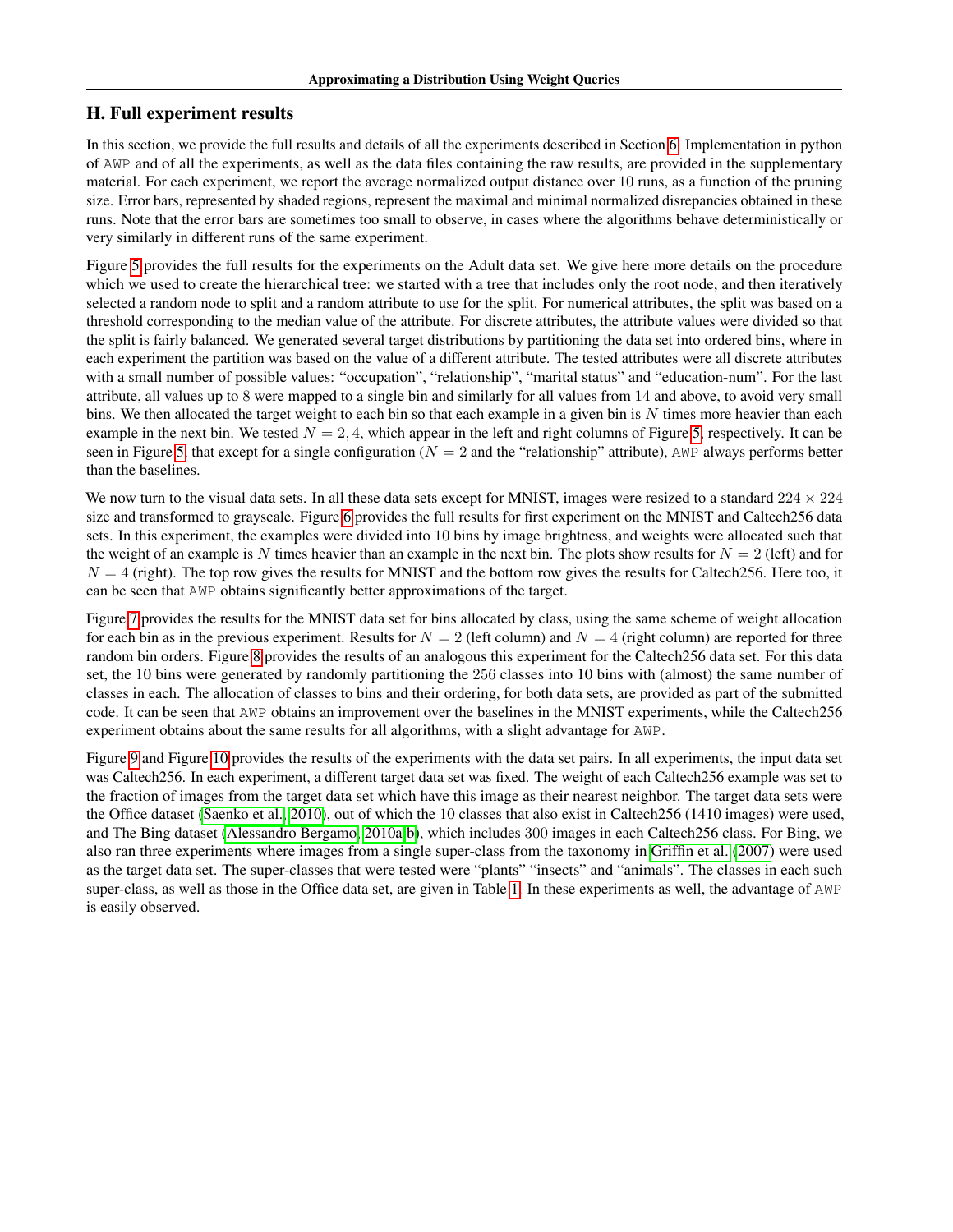

<span id="page-9-0"></span>Figure 5. The Adult dataset experiments. Each row report the results for experiments on a different parameter in the following order: "occupation", "relationship", "marital-status", "education-num". Left:  $N = 2$ . Right:  $N = 4$ .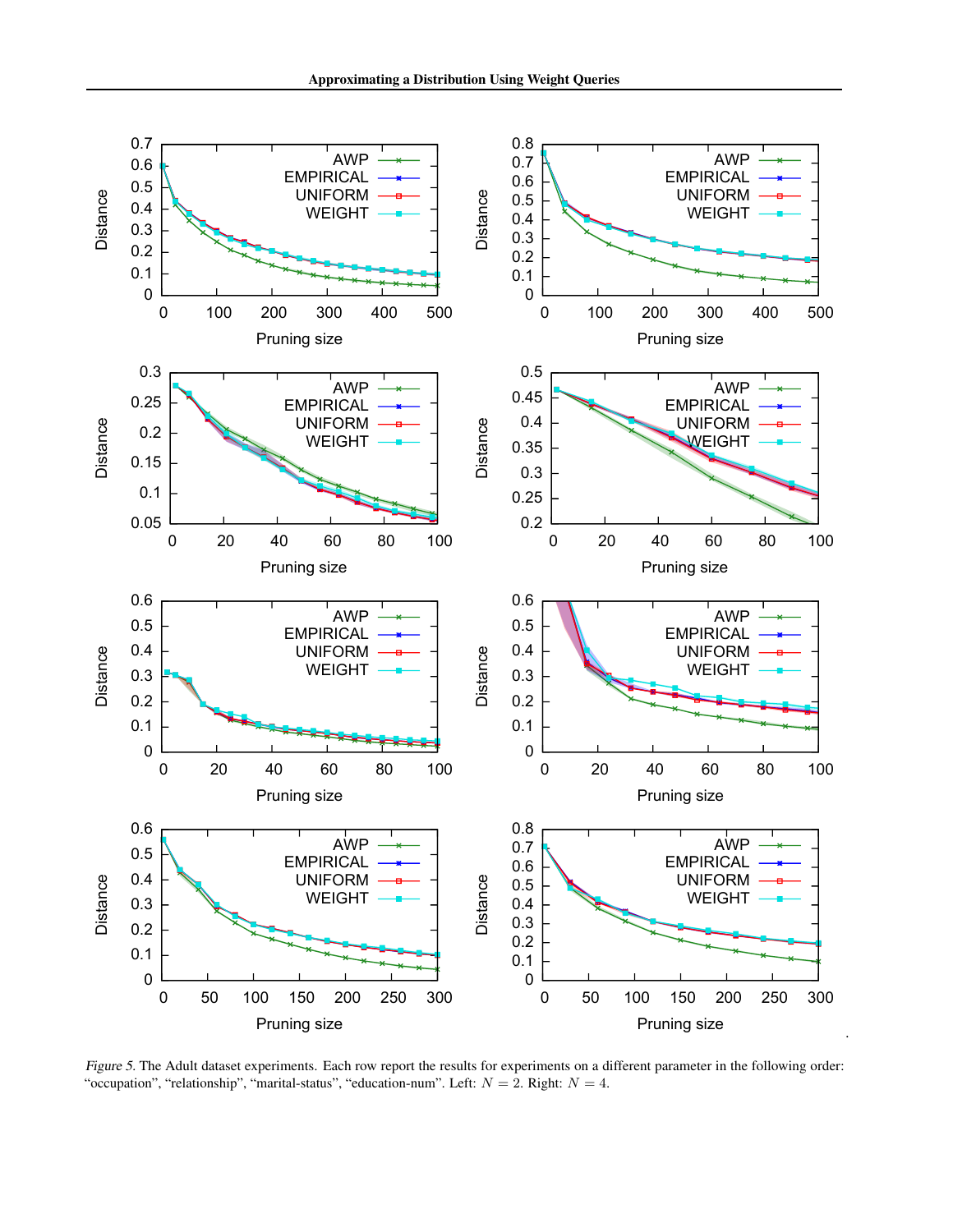

<span id="page-10-0"></span>Figure 6. Experiments with bins allocated by brightness. The weight of an example is  $N$  times heavier than an example in the next bin. Left:  $N = 2$ , right:  $N = 4$ . Top: MNIST, Bottom: Caltech.

<span id="page-10-1"></span>Table 1. The classes in each of the super-classes used in the reported experiments. The numbers in parentheses refer to the number of classes in the super-class.

| Office $(10)$     | Plants $(10)$ | Insects $(8)$  | Animals (44) |                   |           |                |  |
|-------------------|---------------|----------------|--------------|-------------------|-----------|----------------|--|
|                   |               |                |              |                   |           |                |  |
| backpack          | palm tree     | butterfly      | bat          | hummingbird       | horse     | horseshoe-crab |  |
| touring-bike      | bonsai        | centipede      | bear         | owl               | iguana    | crab           |  |
| calculator        | cactus        | cockroach      | camel        | hawksbill         | kangaroo  | conch          |  |
| headphones        | fern          | grasshopper    | chimp        | ibis              | llama     | dolphin        |  |
| computer keyboard | hibiscus      | house fly      | dog          | cormorant         | leopards  | goldfish       |  |
| laptop            | sun flower    | praying-mantis | elephant     | duck              | porcupine | killer-whale   |  |
| computer monitor  | grapes        | scorpion       | elk          | goose             | raccoon   | mussels        |  |
| computer mouse    | mushroom      | spider         | frog         | 1r <sub>1</sub> s | skunk     | octopus        |  |
| coffee mug        | tomato        |                | giraffe      | ostrich           | snail     | starfish       |  |
| video projector   | water melon   |                | gorilla      | penguin           | toad      | snake          |  |
|                   |               |                | greyhound    | swan              | zebra     | goat           |  |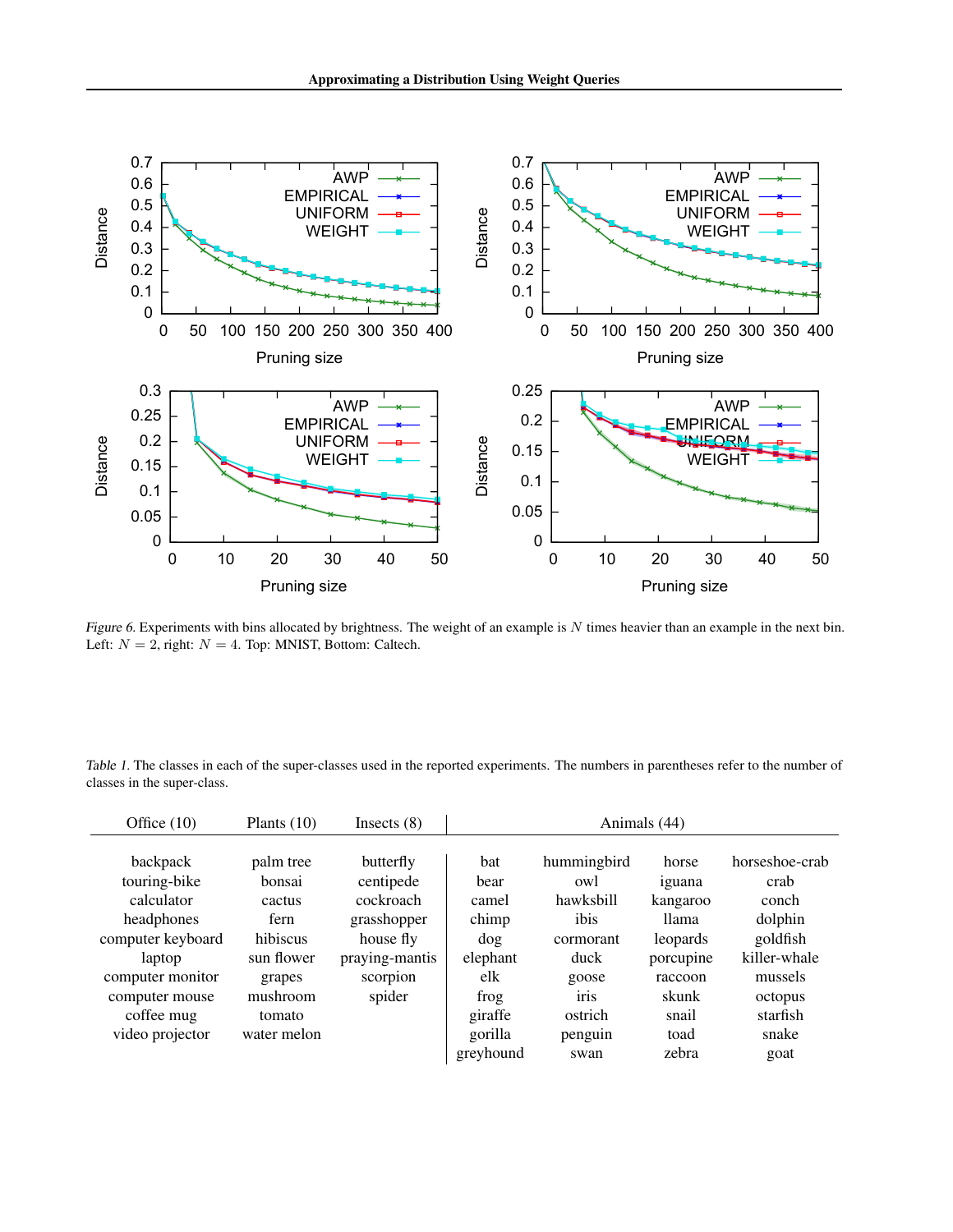

<span id="page-11-0"></span>Figure 7. Experiments on the MNIST data set, with bins allocated by class. The weight of an example is N times heavier than an example in the next bin. The three plots in each column show results for three random orders of classes. The left column shows  $N = 2$ , and the right column shows  $N = 4$ , for the same class orders.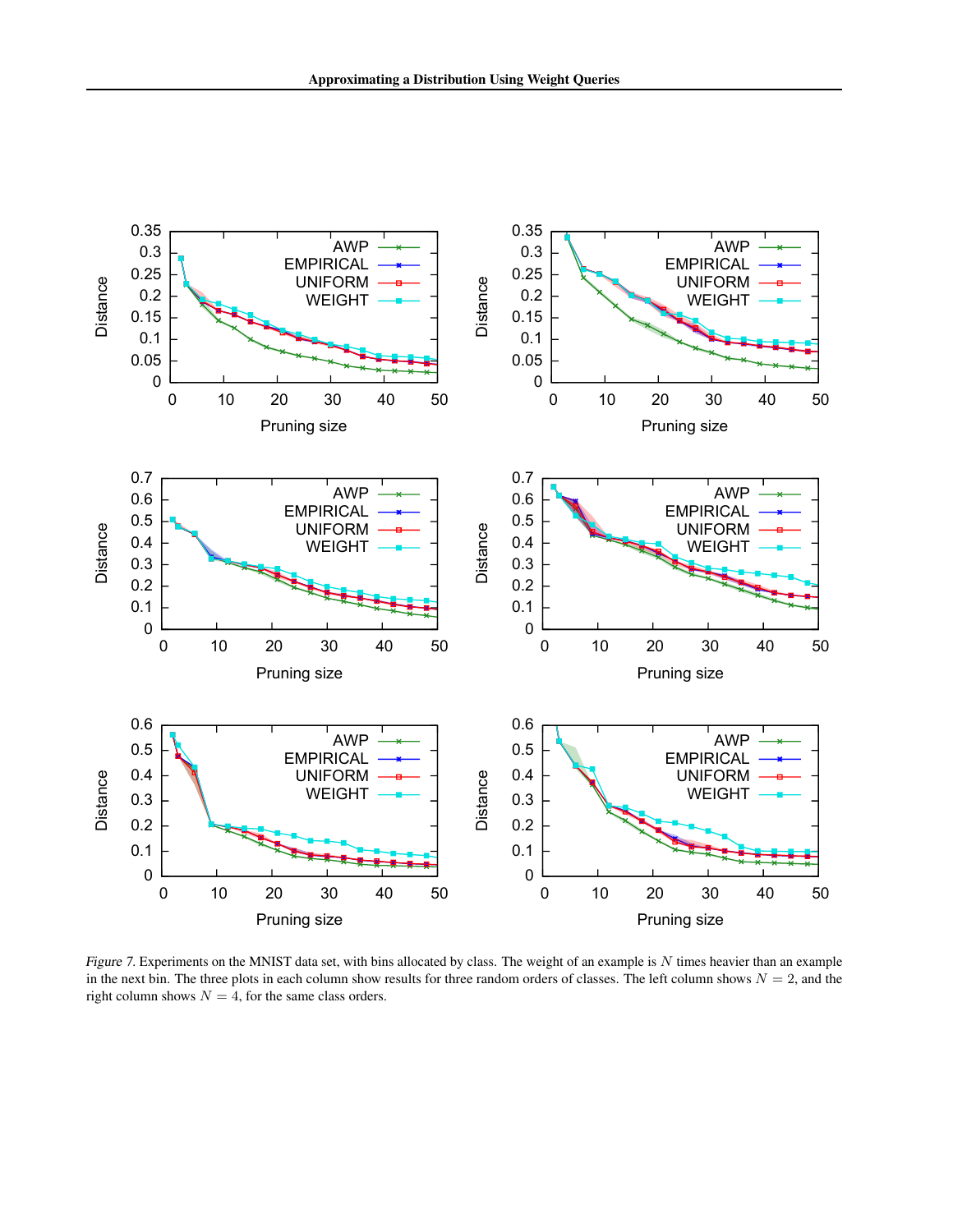

<span id="page-12-0"></span>Figure 8. Experiments on the Caltech256 data set, with bins allocated by class. The weight of an example is  $N$  times heavier than an example in the next bin. The three plots in each column show results for three random orders of classes. The left column shows  $N = 2$ , and the right column shows  $N = 4$ .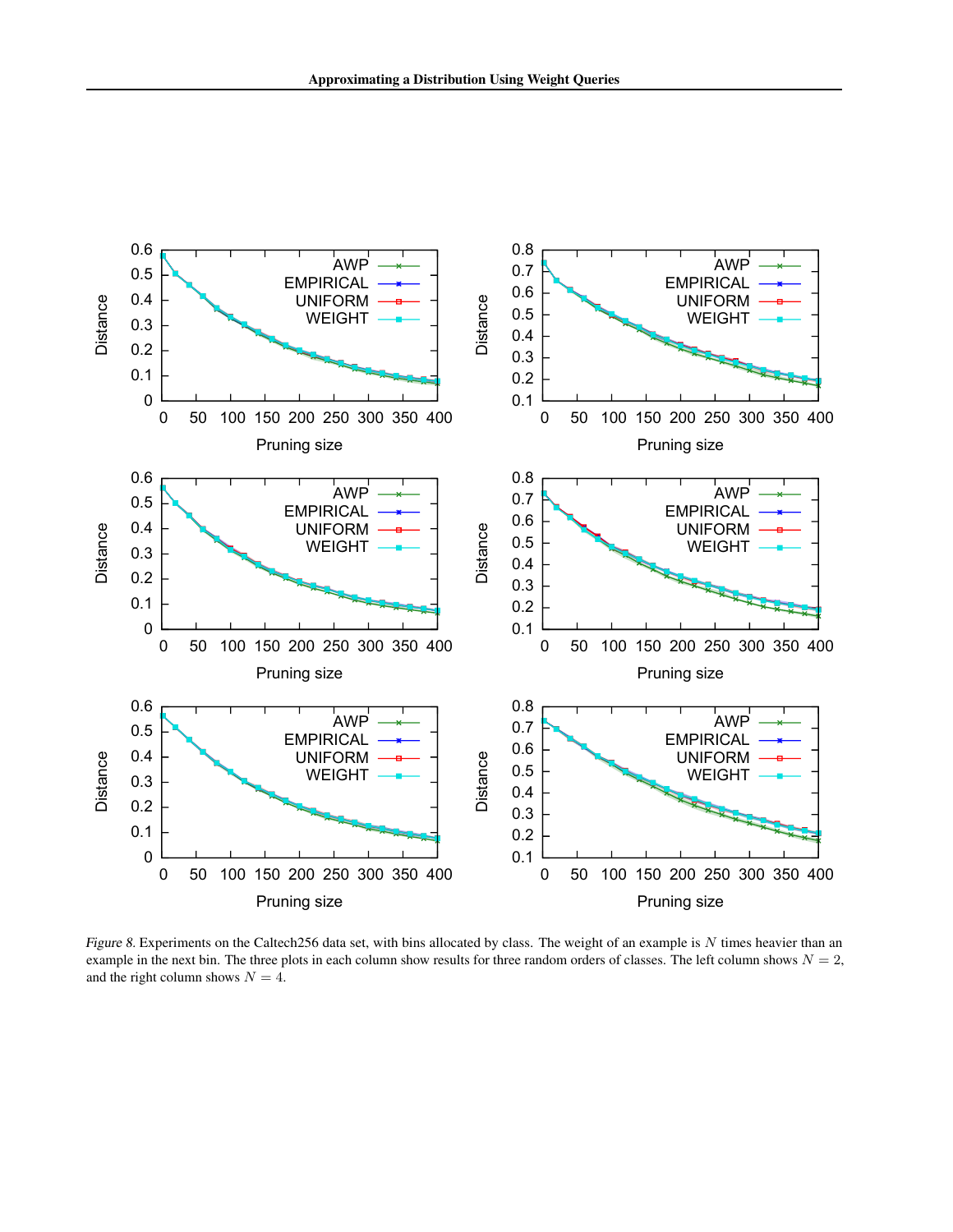

<span id="page-13-0"></span>Figure 9. Experiments in which the input data set was Caltech256 and the target weights were calculated using other data sets. Left: the Office data set. Right: the Bing dataset.



<span id="page-13-1"></span>Figure 10. Experiments in which the input data set was Caltech256 and the target weights were calculated using super classes from the Bing dataset. Top Left: The "plants" super class. Top Right: The "insects" super class. Bottom: The "animals" super classes. See Table [1](#page-10-1) for details on each super class.